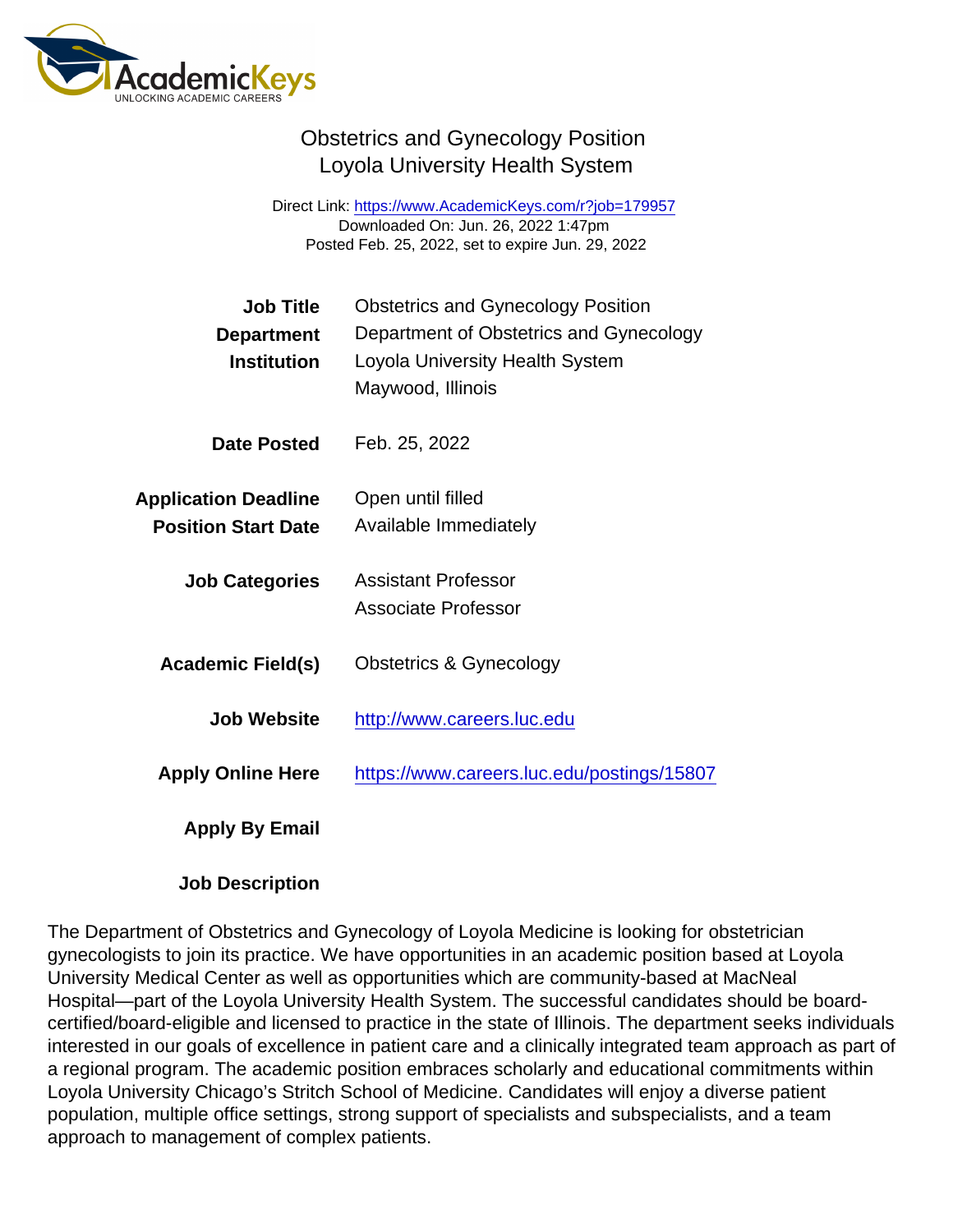## Obstetrics and Gynecology Position Loyola University Health System

Direct Link: <https://www.AcademicKeys.com/r?job=179957> Downloaded On: Jun. 26, 2022 1:47pm Posted Feb. 25, 2022, set to expire Jun. 29, 2022

Loyola University Medical Center (LUMC) is a 547-licensed-bed quaternary hospital in Maywood, Illinois that includes the William G. & Mary A. Ryan Center for Heart & Vascular Medicine, the Cardinal Bernardin Cancer Center, a Level 1 trauma center, Illinois's largest burn center, a certified comprehensive stroke center and a children's hospital. Loyola also trains the next generation of caregivers through its academic affiliation with Loyola University Chicago's Stritch School of Medicine and the Marcella Niehoff School of Nursing. Loyola has 7,221 employees including 859 physicians, 491 residents and 108 fellows. Loyola is consistently ranked among the top hospitals in Illinois, and is currently ranked No. 4 in the state by both U.S. News & World Report and Newsweek. LUMC is part of Loyola Medicine, a three-hospital system that includes LUMC, Gottlieb Memorial Hospital and MacNeal Hospital, as well as convenient locations offering primary care, specialty care and immediate care services from more than 1,800 physicians throughout Cook, Will and DuPage counties. Loyola Medicine is part of Trinity Health, one of the largest Catholic health care delivery systems in the nation with 92 hospitals in 22 states.

Interested candidates should submit an introductory letter and curriculum vitae to: Maureen Galvin, Physician Recruiter, Provider Services, magalvin@lumc.edu

www.LoyolaMedicine.org

www.stritch.luc.edu

## EEO/AA Policy

All qualified applicants will receive consideration for employment without regard to race, color, religion (except where religion is a bona fide occupational qualification for the job), national origin, sex, age, marital status, sexual orientation, gender identity, or protected veteran status and will not be discriminated against on the basis of disability.

Contact Information

Please reference Academickeys in your cover letter when applying for or inquiring about this job announcement.

Contact Maureen Galvin - Recruiter Provider Services